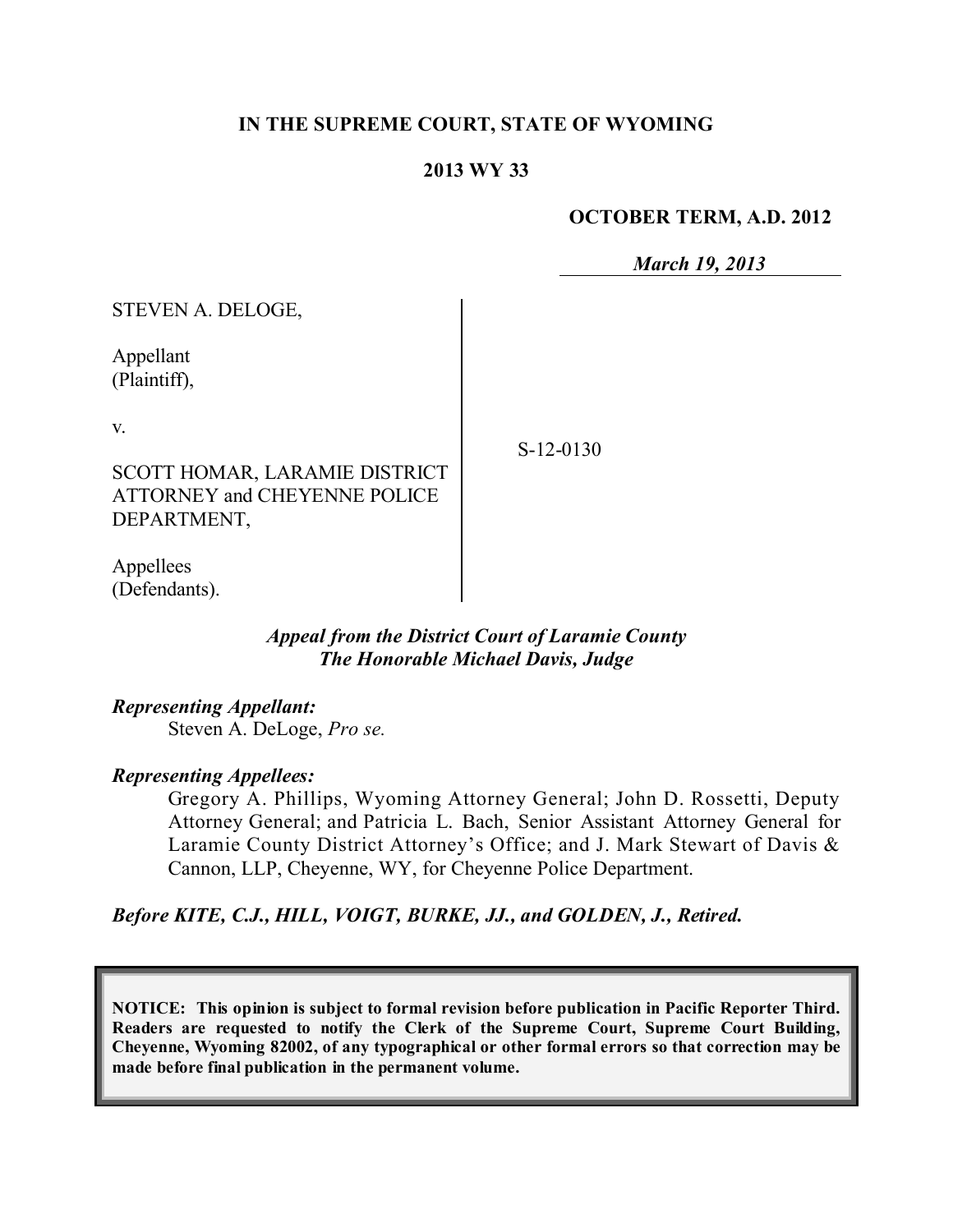**HILL,** Justice.

[¶1] In 2011, Steven DeLoge filed a 42 U.S.C. § 1983 complaint for damages arising out of property confiscated from his home in 1999 when he was arrested and convicted on six counts of sexual assault. The district court dismissed Mr. DeLoge's complaint as time barred, and in his fifth appearance before this Court, Mr. DeLoge appeals. We affirm.

### **ISSUES**

[¶2] Mr. DeLoge appears *pro se* and presents the following issues on appeal:

Issue I: Whether the district court correctly dismissed the 42 U.S.C. § 1983 complaint finding the claims barred by statute of limitations and failure to file governmental claims?

Issue II: Whether the district court opinion and order on motions to dismiss the 42 U.S.C. § 1983 complaint denied [DeLoge] full and fair adjudication based on the merits of the case?

Issue III: Whether the Supreme Court should consider barring [DeLoge] from further litigation relating to this matter.

### **FACTS**

[¶3] Pursuant to multiple search warrants, the Cheyenne Police Department seized property from Mr. DeLoge's residence on November 5, 1999 and November 7, 1999. Subsequent to that search, Mr. DeLoge was convicted on six counts of second degree sexual assault and sentenced to six consecutive life sentences, which conviction and sentence was affirmed in Mr. DeLoge's first appeal to this Court. *DeLoge v. State*, 2002 WY 155, 55 P.3d 1233 (Wyo. 2002) (*DeLoge I*).

[¶4] On October 6, 2003, Mr. DeLoge filed a motion for preservation and return of seized property in district court. *DeLoge v. State*, 2005 WY 152, ¶ 6, 123 P.3d 573, 575 (Wyo. 2005) (*DeLoge II*). When the district court had not ruled on that motion within ninety days, Mr. DeLoge appealed, relying on the "deemed denied" provision of W.R.C.P. 6(c)(2). *Id.* This Court ruled that the "deemed denied" rule did not apply, and we remanded to the district court for a decision on the property motion. *Id.* ¶[12, 13, 123 P.3d at 578.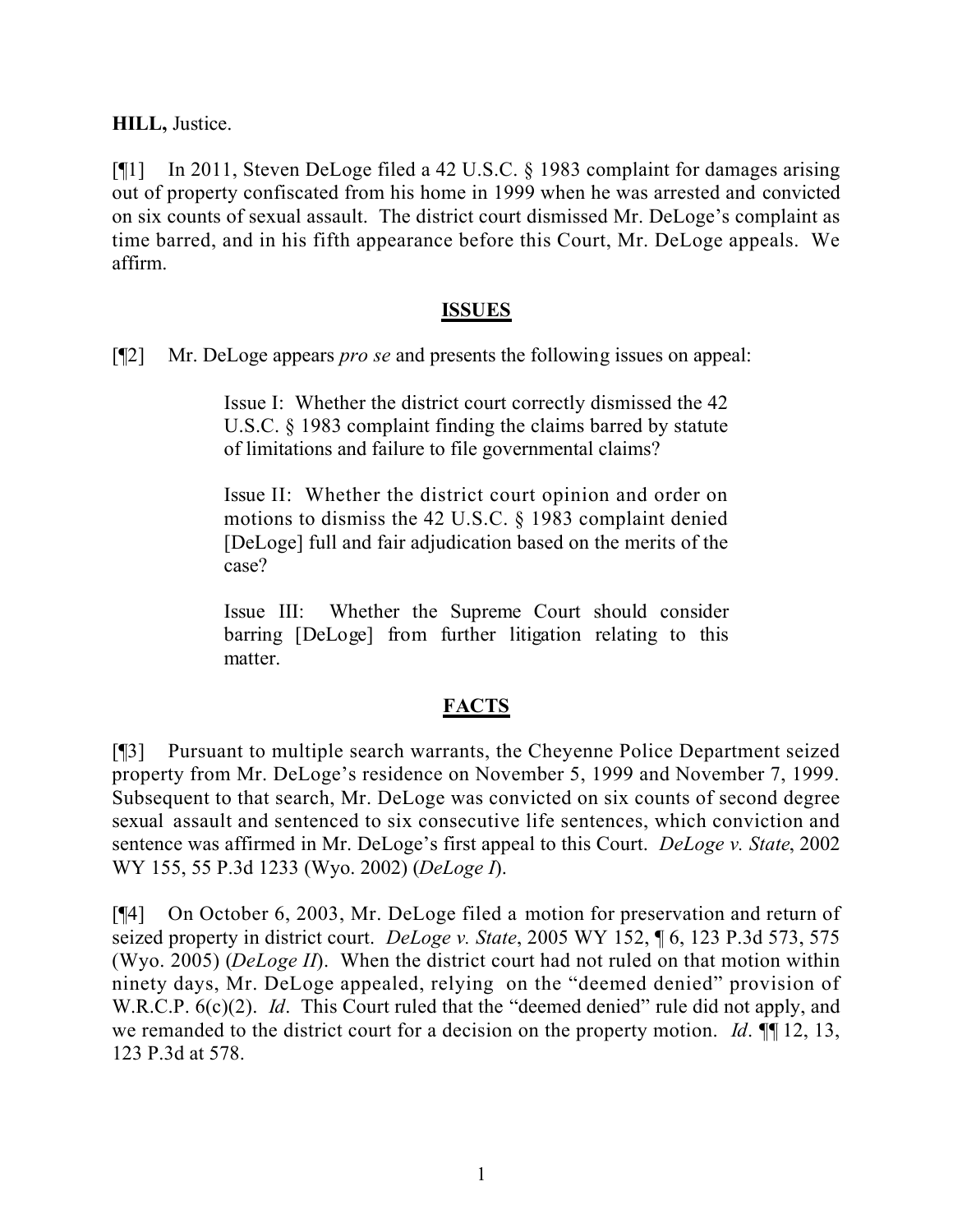[¶5] On remand, Mr. DeLoge requested a hearing on his property motion, moved the district court to appoint counsel, and moved to disqualify the judge. *DeLoge v. State*, 2007 WY 71, ¶ 5, 156 P.3d 1004, 1007 (Wyo. 2007) (*DeLoge III*). During a hearing on the property motion, the State represented that "it no longer had possession of Mr. DeLoge's property because it had been transferred to authorities in Mississippi and Washington in furtherance of ongoing missing person investigations." *Id*. ¶ 7, 156 P.3d at 1007.<sup>1</sup> The district court thereafter issued an order denying Mr. DeLoge's motions and directing that the property be returned to the court for further proceedings when the agencies in Mississippi and Washington had completed their investigations and the items were no longer of evidentiary value to them. *Id*. ¶¶ 6-7, 156 P.3d at 1007. This Court affirmed the orders denying appointment of counsel and disqualification of the judge, but we held that the court erred in not requiring the State to submit evidence regarding the government's continued interest in retention of the property and remanded for additional proceedings. *Id*. ¶ 27, 156 P.3d at 1012.

[¶6] On remand, the district court held a hearing during which the State presented evidence that "Wyoming authorities had possession of some of Mr. DeLoge's property," but that the remaining property had been transferred to Mississippi authorities in 2000. *DeLoge v. State*, 2010 WY 60, ¶¶ 11-12, 231 P.3d 862, 864 (Wyo. 2010) (*DeLoge IV*). The State arranged for the return of property in its possession to Mr. DeLoge, and the district court, because it lacked jurisdiction over property held in another state, directed the district attorney to request an itemization from Mississippi authorities. *Id*. The district attorney requested the itemization, but when the Mississippi authorities did not respond, the district attorney moved to close the case as no further remedy was available to DeLoge. *Id*. In March 2009, the district court granted the motion, and Mr. DeLoge then requested that the State be ordered to compensate him for the loss of his property, which request the court denied. *Id.*, 13, 231 P.3d 864. Mr. DeLoge appealed, and this Court affirmed, holding in part that "the district court correctly denied Mr. DeLoge's request for damages because his claim is barred by the doctrine of sovereign immunity." *Id.* **[26, 231 P.3d at 867-68.** 

[¶7] On August 22, 2011, Mr. DeLoge initiated the present case by filing a complaint in district court. Through his complaint, Mr. DeLoge alleged that he had been deprived of his property in violation of his federal and state constitutional rights, and he sought damages for his property loss pursuant to the Civil Rights Act, 42 U.S.C. § 1983. The property at issue was the property seized in the 1999 search of Mr. DeLoge's residence, and included property belonging to Mr. DeLoge, as well as property belonging to his victim, including a child's bed sheets, leotard, panties, tights and slip. In his complaint,

 $\overline{a}$  $<sup>1</sup>$  The investigation in Washington pertains to a missing person report of Mr. DeLoge's half-sister. That</sup> investigation has been ongoing for more than twenty years. The investigation in Mississippi relates to the disappearance of Mr. DeLoge's common-law wife, who is the mother of Mr. DeLoge's eight-year-old victim. *DeLoge III*, ¶ 7, 156 P.3d at 1007, n.2.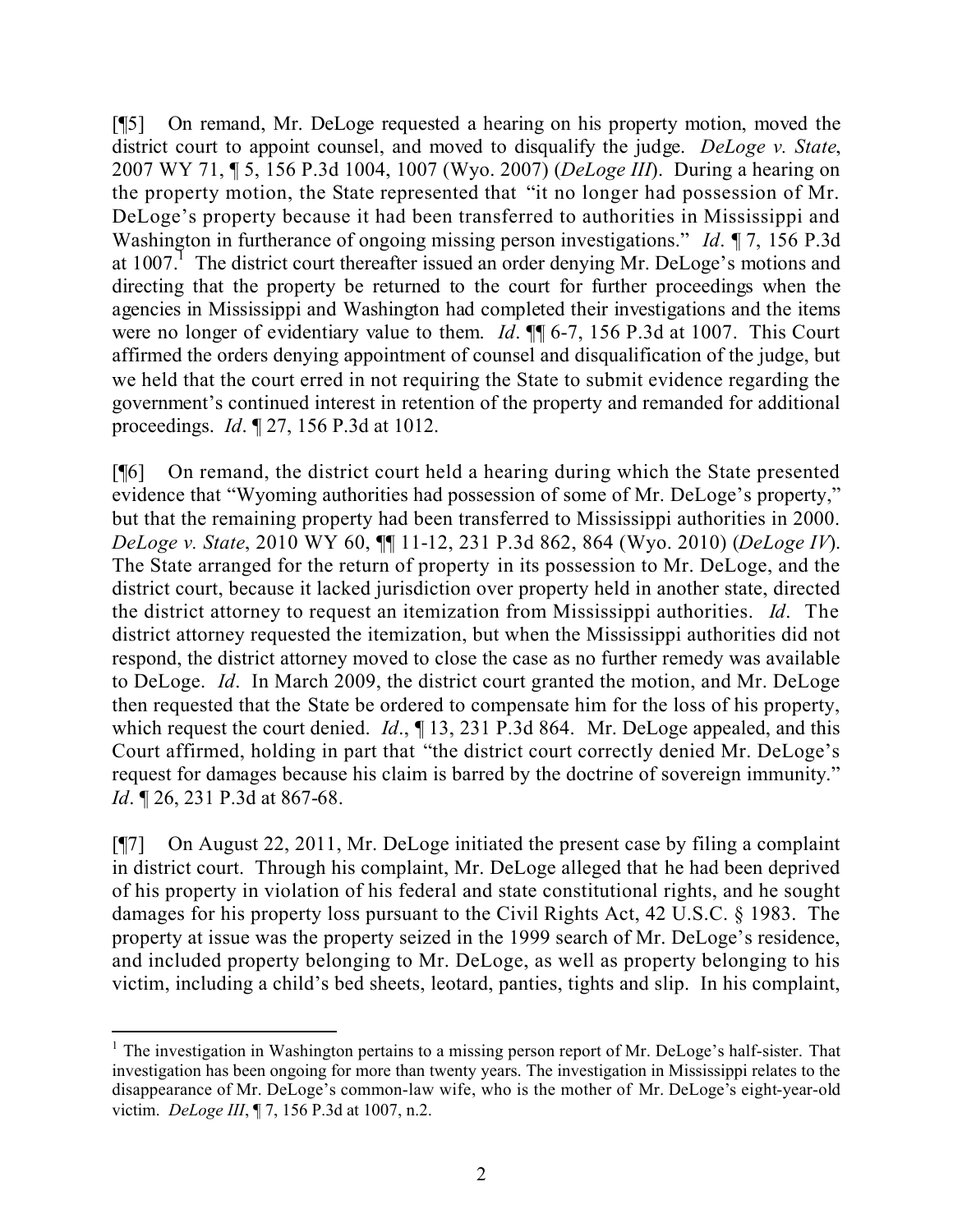Mr. DeLoge alleged that he had served the required notice of claim pursuant to the Wyoming Governmental Claims Act on June 19, 2010.

[¶8] The Cheyenne Police Department, District Attorney Scott Homar, and the Laramie County District Attorney's Office filed motions to dismiss, which Mr. DeLoge opposed. The district court granted the motions to dismiss on grounds that Mr. DeLoge's claims were barred by the statute of limitations applicable to the Civil Rights Act and by the claim and filing limitations of the Wyoming Governmental Claims Act. The court concluded its decision with the following comment:

> The Court will also note that this controversy over property seized in 1999 has now lingered in the court system for nearly a decade. It can only hope that if the Supreme Court affirms this decision, it will consider barring Plaintiff from filing additional suits relating to this subject matter without first obtaining its permission to do so. *Cosco v. Lampert*, 2010 WY 52, ¶ 11, 229 P.3d 962, 974 (Wyo. 2010).

## **STANDARD OF REVIEW**

[¶9] We review an order dismissing a complaint for failure to state a claim as follows:

When reviewing W.R.C.P.  $12(b)(6)$  motions to dismiss, we accept the facts stated in the complaint as true and view them in the light most favorable to the plaintiff. We will sustain such a dismissal when it is certain from the face of the complaint that the plaintiff cannot assert any fact which would entitle him to relief.

*Sinclair v. City of Gillette*, 2012 WY 19, ¶ 8, 270 P.3d 644, 646 (Wyo. 2012) (quoting *Belden v. Lampert*, 2011 WY 83, ¶ 6, 251 P.3d 325, 327 (Wyo. 2011)).

[¶10] The application of a statute of limitations is a question of law that is reviewed *de novo. Whitney Holding Corp. v. Terry*, 2012 WY 21, ¶ 31, 270 P.3d 662, 671 (Wyo. 2012). Jurisdictional issues likewise present questions of law that this Court reviews *de novo*. *Hall v. Park County*, 2010 WY 124, ¶ 3, 238 P.3d 580, 581 (Wyo. 2010).

# **DISCUSSION**

[¶11] In ruling on the timeliness of Section 1983 claims, federal law requires that state courts apply the statute of limitations applicable to a state personal injury claim, which in Wyoming is a four-year statute of limitations. *See Ray v. St. Vincent Healthcare, Inc.*,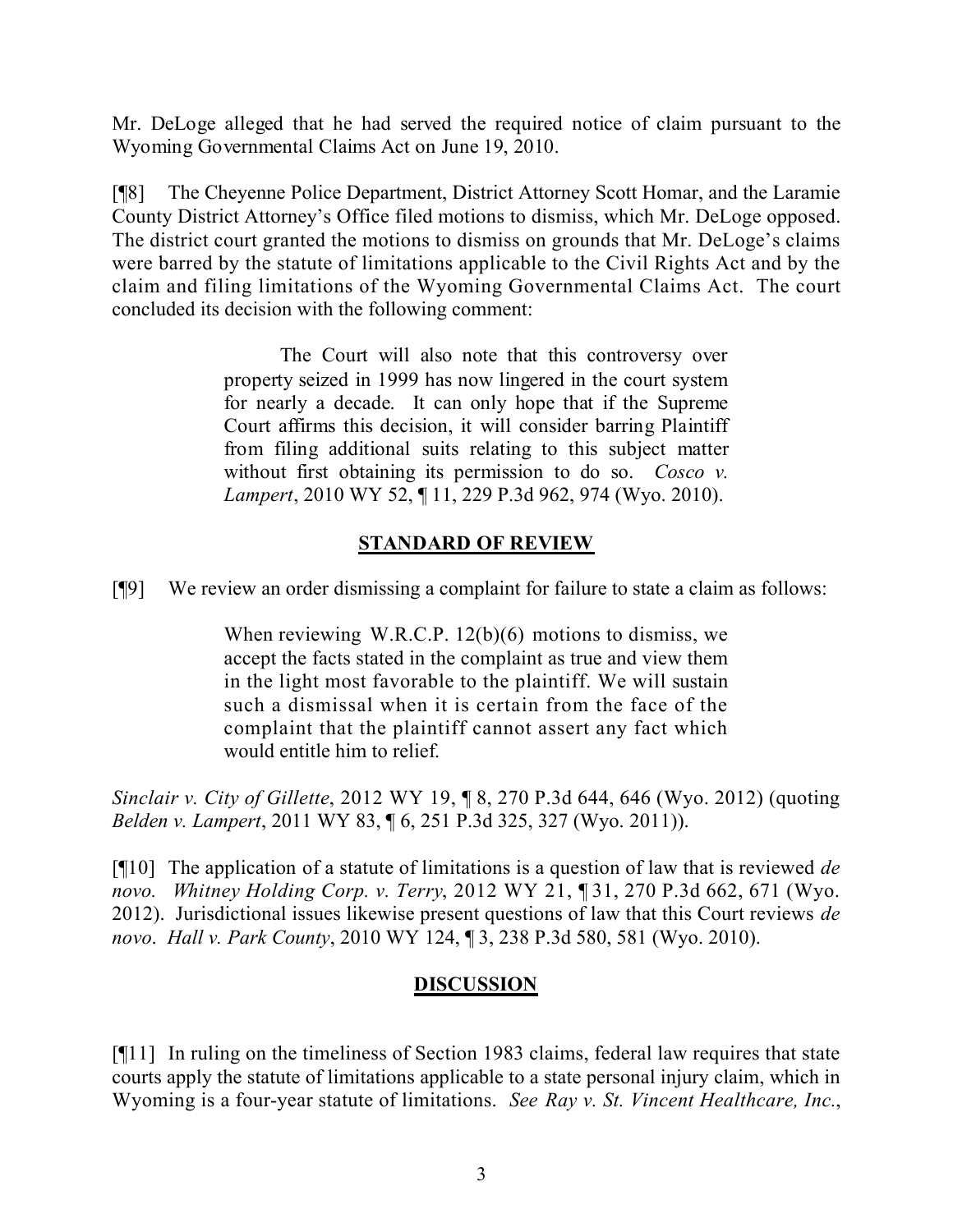2006 WY 98, ¶¶ 11-12, 139 P.3d 464, 467 (Wyo. 2006); Wyo. Stat. Ann. § 1-3-  $105(a)(iv)(C)$  (LexisNexis 2011). Because Wyoming is a discovery jurisdiction, this four-year period is "triggered when a plaintiff knows or has reason to know of the existence of a cause of action." *Redland v. Redland*, 2012 WY 148, ¶ 54, 288 P.3d 1173, 1186 (Wyo. 2012). We have further explained:

> That is, the statute begins to run when the claimant is chargeable with information which should lead him to believe he has a claim. If the material facts are in dispute, the application of a statute of limitations is a mixed question of law and fact; otherwise, it is a question of law.

*Redland*, ¶ 54, 288 P.3d at 1187 (quoting *Carnahan v. Lewis*, 2012 WY 45, ¶ 27, 273 P.3d 1065, 1073 (Wyo.2012)).

[¶12] Mr. DeLoge seeks damages for his property that was transferred to authorities in Washington and Mississippi. The Cheyenne Police Department seized the property in question on November 5, 1999 and November 7, 1999. As early as October 2003, Mr. DeLoge began to file motions seeking the return of his property. *DeLoge II*, ¶ 6, 123 P.3d at 575. During a June 6, 2006 hearing, in which Mr. DeLoge participated, the State informed the district court and Mr. DeLoge that the State had transferred the property to authorities in Mississippi and Washington. *DeLoge III*, ¶ 7, 156 P.3d at 1007. Given these undisputed facts, we agree with the district court that while it is possible that the statute of limitations began to run in October 2003, June 6, 2006 "is the last date on which [Mr. DeLoge] could legitimately claim that he was unaware that the State of Wyoming no longer had at least some of his property."

[¶13] Even applying the more generous trigger date for the four-year statute of limitations, Mr. DeLoge filed outside the limitations period. The deadline for Mr. DeLoge to file his complaint was June 5, 2010, and he did not file until August 22, 2011, over a year late. The district court properly dismissed the complaint as time barred. Because we so conclude, we need not address the other grounds for dismissal, including timeliness of Mr. DeLoge's filings under the Wyoming Governmental Claims Act.

[¶14] We turn last to the district court's suggestion that Mr. DeLoge be precluded from filing further actions related to the property at issue in this appeal without first obtaining permission to do so. The seized property at issue in this appeal, on which Mr. DeLoge places a value of approximately \$8,800.00, has been the subject of at least nine years of litigation. We find that the issues relating to this property are concluded, and in order to ensure that finality, we direct that Mr. DeLoge be prohibited from filing any further litigation relating to the subject matter of this case in any court of the State of Wyoming without first having obtained leave of this Court to do so. *See Cosco v. Lampert*, 2010 WY 52, ¶ 24, 229 P.3d 962, 974 (Wyo. 2010).